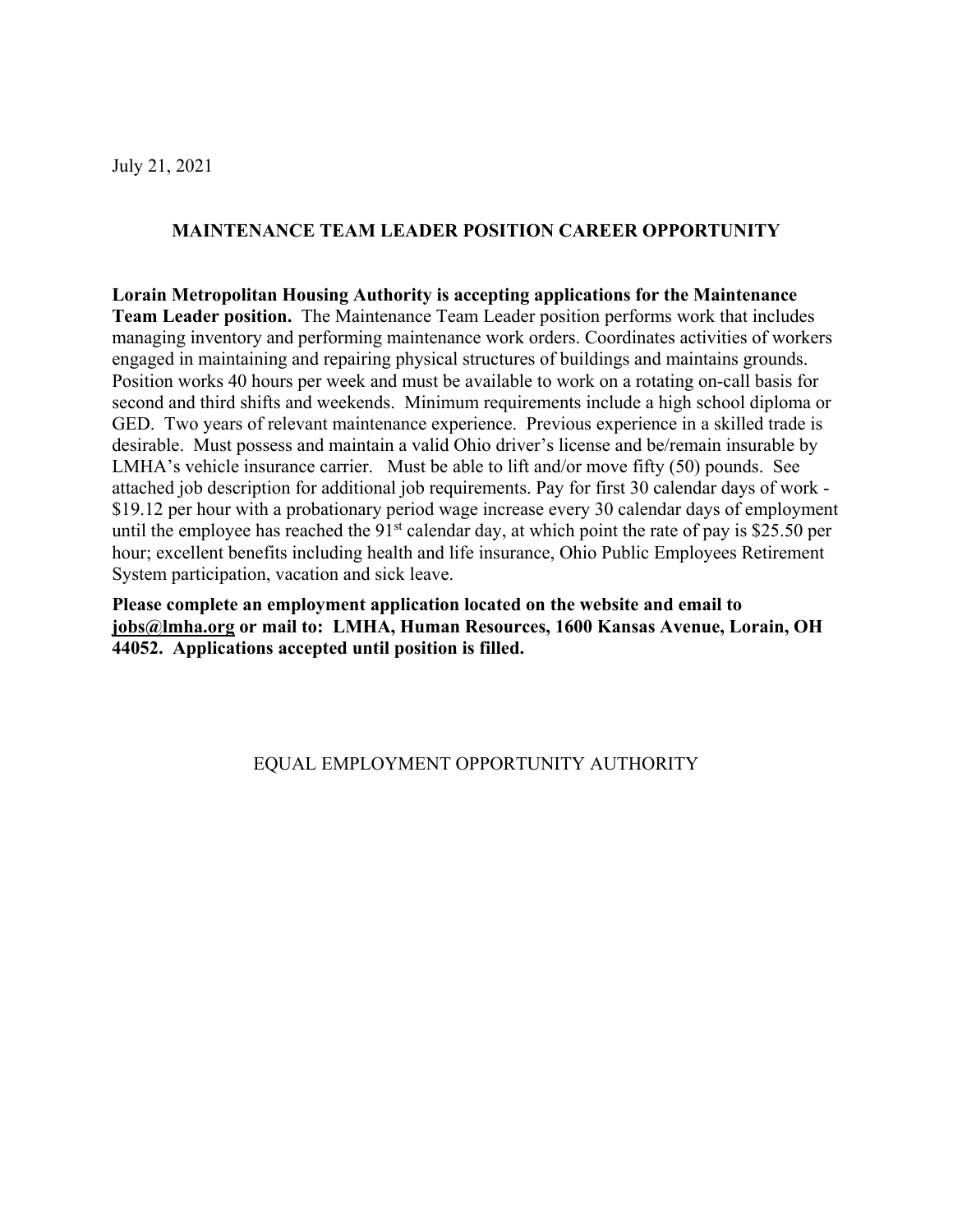# **Lorain Metropolitan Housing Authority Classification Description**

| Classification Title: Team Leader |                                |
|-----------------------------------|--------------------------------|
| Department:                       | Public Housing/Maintenance     |
| <b>FLSA Status:</b>               | Overtime Eligible (Non-Exempt) |
| Reports To:                       | Maintenance Manager            |

### **General Statement of Job**

Summary: Performs work that may include managing inventory and performing work orders. Supervises and coordinates activities of workers engaged in maintaining and repairing physical structures of buildings and grounds by performing the following duties.

### **Essential Duties and Responsibilities**

#### **Primary Duties:**

Completes written Work Orders or verbal or written instructions from Supervisor.

Directs workers engaged in painting and performing structural repairs to masonry, woodwork, and furnishings of buildings.

Directs workers engaged in ground maintenance activities, such as mowing lawns, trimming hedges, removing weeds, raking and disposing of leaves and refuse.

Directs workers engaged in the general cleaning and up keep of buildings, including buffing, dusting, sweeping, mopping, vacuuming and washing windows.

Directs workers assisting other departments as requested, including moving furniture and unloading and storing supplies.

Requisition of tools, equipment and supplies.

Inspects completed work for conformance to blueprints, specifications and standards.

Studies production schedules and estimates worker hour requirements for completion of job assignment.

Interprets company policies to workers and enforces safety regulations.

Establishes or adjusts work procedures to meet production schedules.

Suggests changes in working conditions and use of equipment to increase efficiency of work crew.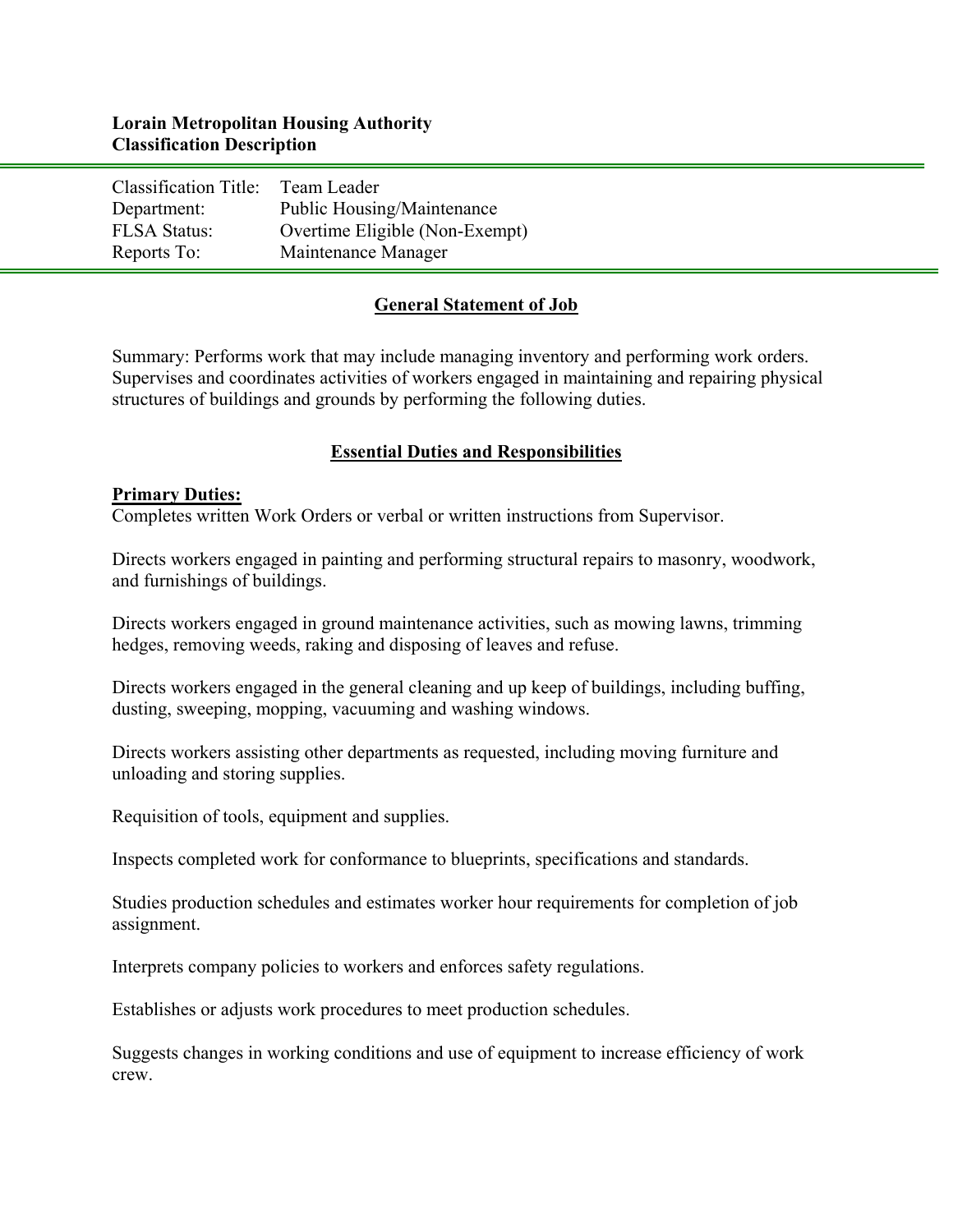Analyzes and resolves work problems, or assists workers in solving work problems.

Initiates or suggests plans to motivate workers to achieve work goals. Maintains time and production records.

Confers with other supervisors to coordinate activities of individual departments.

Performs activities of workers supervised. Responds to emergency calls and maintains inventory.

Performs duties of other staff in their absence, as needed. Attends meetings with staff, coworkers, contractors, consultants, service providers, collaborative partners, HUD personnel and the general public, as needed.

Participates in ongoing training, as required. Performs other duties as assigned.

### **Supervisory Responsibilities:**

Performs those duties delegated. Reports violations of policies and procedures. Trains and assists co-workers, when needed.

# **Education, Experience, and Licenses**

Education/Experience: High school diploma or GED. At least (2) two years of relevant maintenance experience. Previous experience in a skilled trade is desirable.

Language Skills: Ability to communicate effectively with staff, residents and the public.

Mathematical Skills: Basic math skills.

Reasoning Ability: Problem solving and the ability to read blueprints.

Computer Skills: Ability to learn computer programs needed for the position.

Certificates, Licenses, Registrations: Valid State of Ohio Driver's License, unless exempted by the Director. Must possess and maintain valid Ohio driver's license and be insurable by LMHA's vehicle insurance carrier; if current driver's license is not from Ohio, must obtain Ohio's driver's license within 14 days of employment

# **Knowledge, Skills, and Abilities**

Ability to pass job-related LMHA tests, if applicable.

Must pass physical, drug screen, employment reference and criminal history background check.

Ability to become proficient in LMHA computer software.

Ability to read, interpret and implement HUD regulations and guidance related to the job.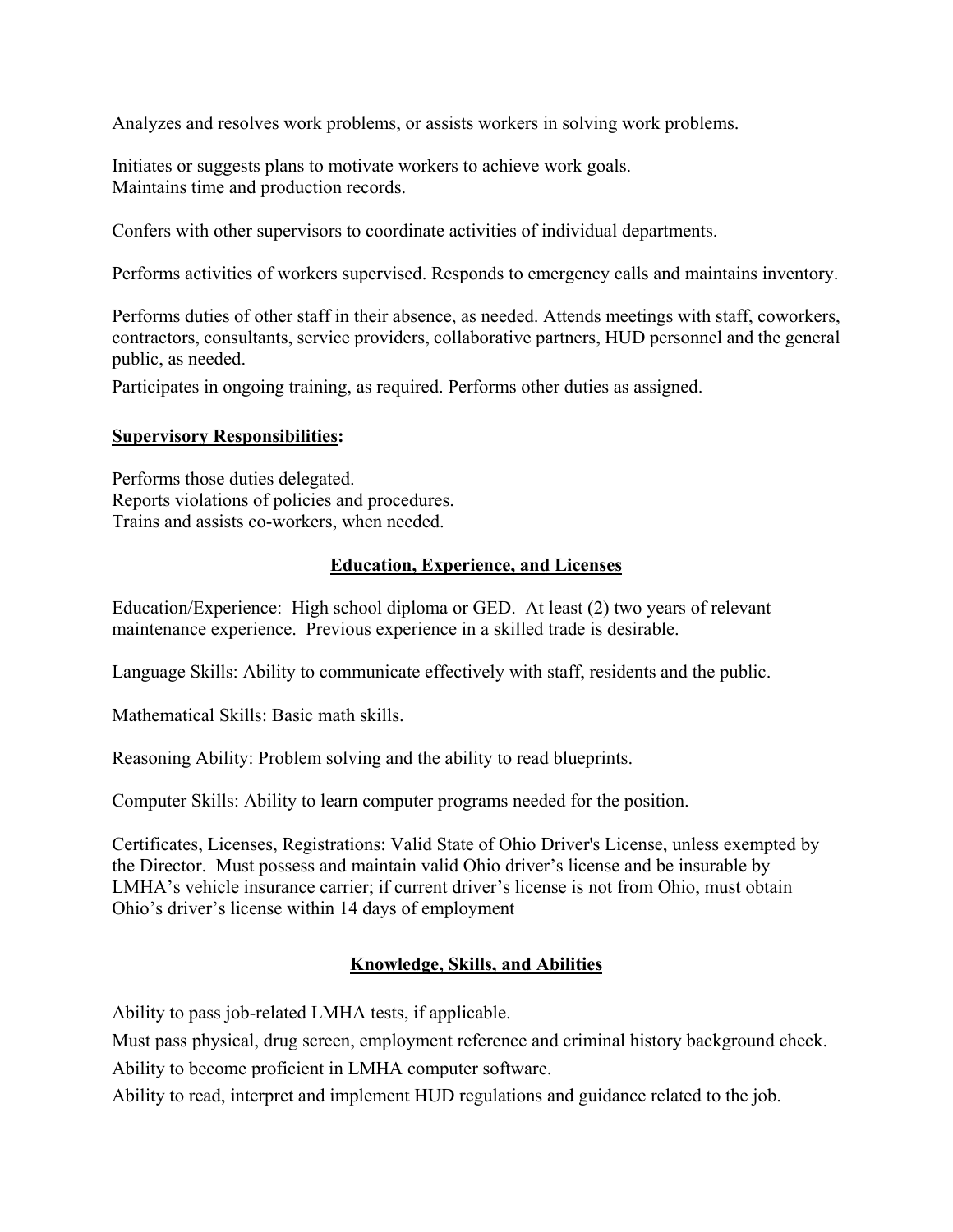Ability to interpret and explain policies and/or procedures to help others understand and implement.

Ability to solve problems on a daily basis. Ability to work with and serve a diverse population and relate to individuals at all socio-economic levels.

Ability to pay attention to detail and work accurately on a consistent basis.

Possess mental acuity to make rational decisions though sound logic and deductive processes.

Ability to communicate effectively with the general public, vendors and coworkers.

Ability to meet/exceed the expectations and requirements of internal/external customers.

Requires a high degree of motivation, self-direction, and the ability to operate independently with little supervision.

Ability to maintain confidentiality.

Exhibits a comfort level of working in a fast-paced environment and able to prioritize multiple tasks with frequent interruptions.

Requires excellent organizational skills.

Requires the ability to use maintenance and power tools, office equipment such as a computer, fax, calculator, copy machine, and telephone systems.

# **Physical Demands/Work Environment**

Physical Qualifications: The physical demands described here are representative of those that must be met by an employee to successfully perform the essential functions of this job. Reasonable accommodations may be made to enable individuals with disabilities to perform the essential functions.

While performing the duties of this job, the employee is frequently required to stand; walk; use hands to finger, handle or feel; reach with hands and arms; climb or balance; stoop, kneel, crouch, or crawl, see within the normal visual range and talk to hear. The employee must regularly lift and/or move up to fifty (50) pounds or more, frequently lift and/or move up to twenty-five (25) pounds and occasionally lift and/or move up to ten (10) pounds. The employee must be able to walk the grounds and drive a vehicle in all kinds of weather.

Work Environment: The work environment characteristics described here are representative of those an employee encounters while performing the essential functions of this job. Reasonable accommodations may be made to enable individuals with disabilities to perform the essential functions.

While performing the essential functions of this job, the employee is frequently exposed to outside weather conditions. The employee is occasionally exposed to wet and/or humid conditions; moving mechanical parts; high precarious places; fumes or airborne particles; extreme cold and heat. The noise level in the work environment is usually moderate to occasionally loud.